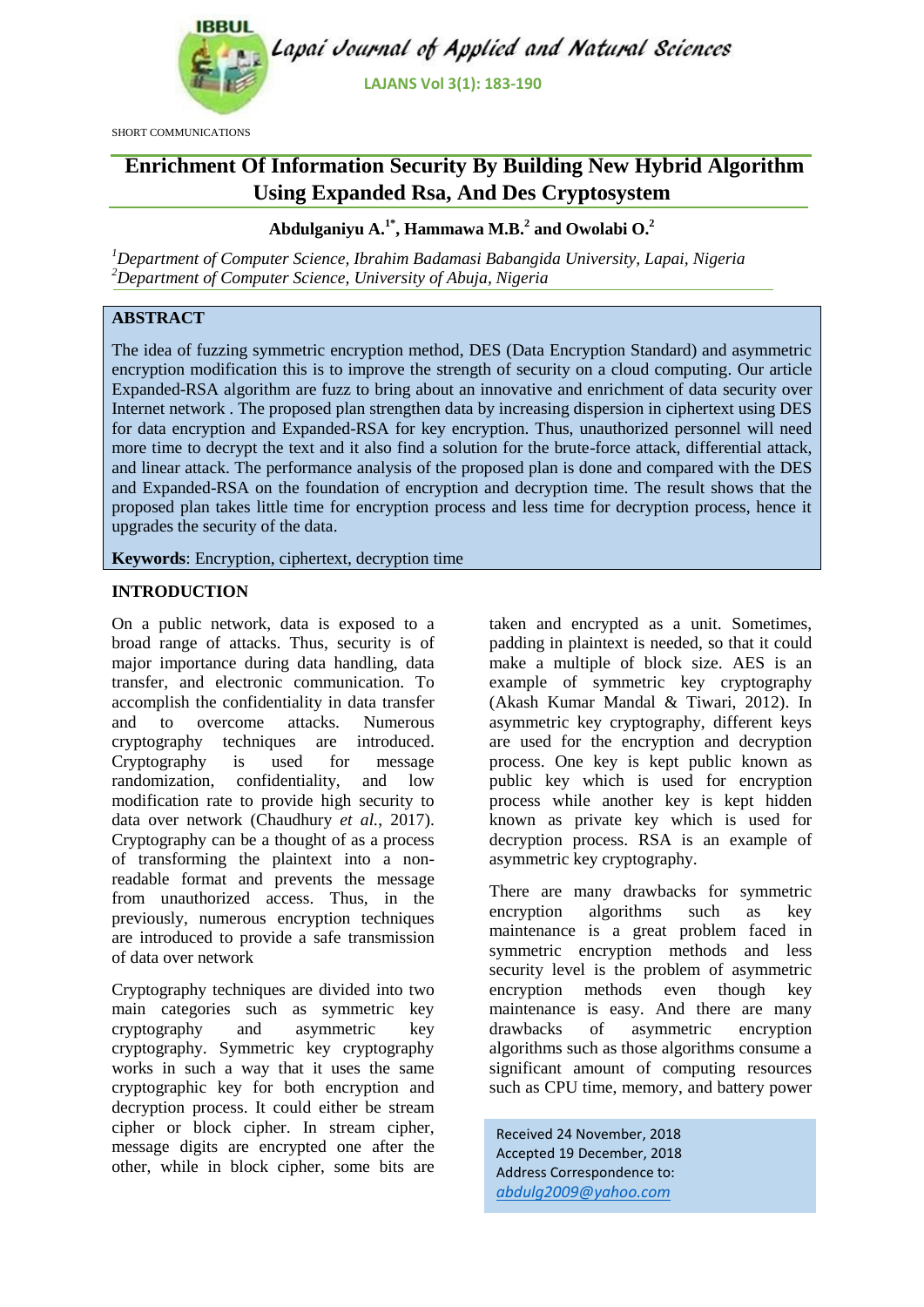#### [\(Kamardan et al., 2018\)](#page-6-2).

A proposed protocol architecture by Ren [\(Dixit et al., 2018\)](#page-6-3), the DES algorithm is used for data transmission due to its efficiency. The RSA algorithm is used for the key encryption of the DES due to the advantages it carries in key cipher. The combination of the session key from RSA encryption and the cipher text from DES encryption are sent out. The decryption algorithm is the reverse direction of encryption algorithm. The limitation of this research is using traditional RSA algorithm which most hackers has been working had to bypass. We need to upgrade the RSA algorithm to strengthen security surrounding data. Therefore, the main target for ensuring security is to develop new hybrid cryptography protocol. This new security protocol using combination of both DES and Expanded encryption RSA cryptographic techniques is proposed by merging both symmetric and asymmetric techniques by a way that avoids the disadvantages of the existing hybrid protocols. This will increase the security of the key plus increasing security using hybrid cryptography. Finally, we will have cipher text cannot be decrypted except the recipient

## **RSA Algorithm**

RSA (Rivest Shamir Adleman ) is an asymmetric key cryptography, which uses different keys for encryption and decryption process such as public key and private key, respectively. The practical difficulty of factorization of two large prime numbers defines the security of RSA algorithm [\(Aules](#page-6-4)  [Centeno et al., 2016\)](#page-6-4). The RSA plan is as follows:

#### *Key generation:*

- 1. Select two enormous random prime numbers, *p* and *q* of approximately equal size that their product  $n p * q$  is desired bit length.
- 2. Calculate *n p* \**q* and Ø(*n*)(*p* −1)\*(*q* −1).
- 3. Select a positive integer *e*, such that 1<*e*   $\langle \emptyset(n), \text{ such that GCD } (e, \emptyset(n)) \rangle$
- 4. Calculate the value of secret Exponent *d*,  $1 < d < \emptyset$ (*n*), such that  $e * d$  1(mod $\emptyset$ (*n*)).
- 5. The pair  $(e, n)$  is a public key and  $(d, n)$  is a private key. The values  $d$ ,  $p$ ,  $q$ , and  $\mathcal{O}(n)$ should be kept as a secret.

#### where

- *n* is modulus,
- *e* is the public exponent or encryption exponent or simply the exponent, and • *d*  is the secret exponent or decryption exponent.

#### *Encryption:*

Suppose user *A* wants to send message "*m*" to user *B*.

- 1. Procure the public key (*e*, *n*) of user *B*.
- 2. Represent the plaintext as positive integer *m*.
- 3. Calculate the ciphertextc  $m^e$  mod *n*, using user *B*'s public key.
- 4. Send the ciphertext*c* to user *B*.

#### *Decryption***:**

User *B* will retrieve the original message from cipher text.

- 1. Use private key  $(d, n)$  to compute *m*  $c<sup>d</sup>$ mod *n*.
- 2. Extract the plaintext *m* from *c*.

#### **DES (Data Encryption Standard)** *Algorithm*

A symmetric key block cipher DES (Data Encryption Standard) based on Feistel Cipher. Works on 16 round Fiestel Structure and with a block size of 64 bit. It has a effective key length of 56 bits. As 8 of the 64 bits of the key are not used by the algorithm (8 of those bits are used for parity checks). It can run in four various modes by encrypting blocks one by one or by making cipher block dependent from former blocks. But it is very easy to crack the key with the unreasonable force which involves trying every possible key until you find the right one and maximum it would take 2^56. So company came with the successor to DES which is 3DES IN which we execute three iterations of the DES algorithm to raise key length from 56 bit to 168 bits but it's comparatively slower than DES (Usman, Jan, & He, 2017).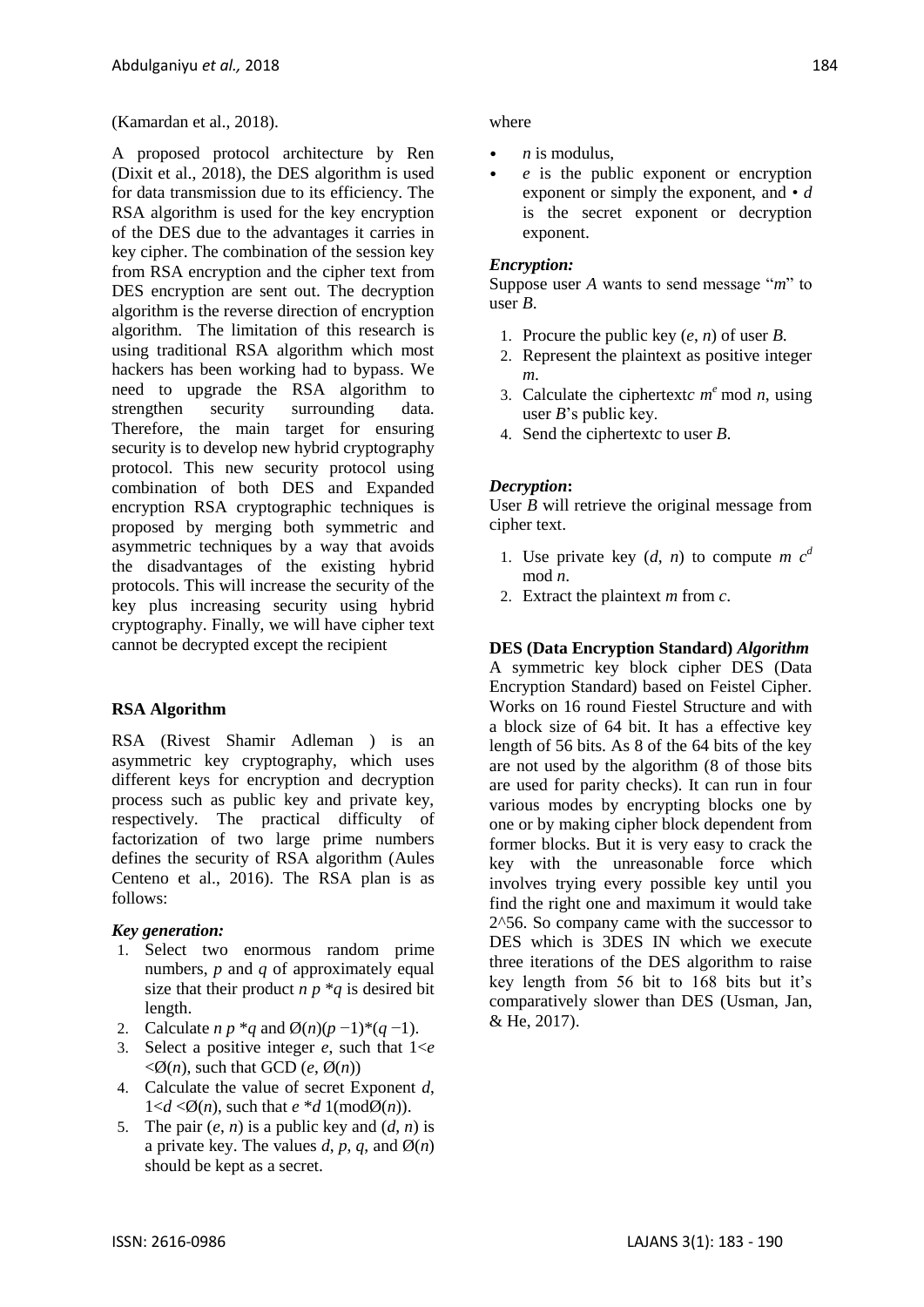

Figure 3. workflow of DES

#### **Literature survey:**

There are many solutions which are available for solving data security in data centers but putting into practice strong security for which big data (size > 1Terra Byte) being approached to the data center is one of the interesting topics. According to [\(Chaudhary et al., 2018\)](#page-6-5), big data based on digital information has been doubling every 2 years since 2011. Based on the recent research, estimate also suggested that 2.5 zettabytes  $(2.5 \times 10^{21}$  bytes) of data were handled in 2012. Keeping privacy is another major issue in data center which handles the data using proper management techniques.

[\(Chandravathi & Lakshmi, 2017\)](#page-6-6) Their research aims to bring security of data in the Cloud using Multiplicative Homomorphic Approach. This encryption process is done with RSA algorithm, Shor's algorithm is used for generating Public Key Component, which improves the security Shor"s algorithm plays as essencial role in producing public key. Plain Text Message is encrypted with Public Key to produce Cipher Text and for decryption Chinese Remainder Theorem (CRT) is used to speed up the calculations. By doing so, it shows how the CRT representation of numbers in Zn can be used to execute modular exponentiation about much more efficiently using three extra values pre-calculated from the prime factors of n. Hence, security is improve in the cloud provider. This researcher tries to add a fair performance of the most used RSA (Rivest-Shamir-Adleman) algorithm in the data encryption.

However, this approach poses privacy concerns. Mostly with popular cloud services, the control over the privacy of the sensitive data is lost. Even when the keys are not

shared, the encrypted material is shared with a third party that does not necessarily need to access the content. Moreover, untrusted servers, providers, and cloud operators can keep identifying elements of users long after users end the relationship with the services. Indeed,

[\(Aules Centeno et al., 2016\)](#page-6-4) research aims to perfect the RSA encryption algorithm and thus increase the security, integrity and availability of information. The results show the efficiency and functionality of the RSA algorithm in terms of information security. Also, we can see that time, memory, processor and network performance when performing encryption and decryption are lower than other RSA solutions, because computations are performed on the client and server. The main restriction was that when the size of implementation increases then the number of rounds unrolled or pipelined was increased and this increase was partially offset by the packing of the round keys within the round structure.

[\(Cordova, Maata, Halibas, & Al-Azawi, 2017;](#page-6-7) [Davis, 2017\)](#page-6-8)Their examination aims to offer security of information within the Cloud utilizing, increasing Homomorphic Approach. This coding procedure is completed with RSA algorithmic rule, Shor's algorithmic rule is employed for generating Public Key part, that improves the safety Shor's algorithmic rule plays as imperative half in generating public key. Plain Text Message is encrypted with Public Key to supply Cipher Text and for decoding Chinese Remainder Theorem (CRT) is employed to accelerate the calculations. Thus, it demonstrates however the CRT portrayal of numbers in metal is used to perform isolated operation regarding fruitfully utilizing 3 extra esteems pre-processed from the prime variables of n. Thus, security is improved within the cloud provider. This individual tries to expand an affordable execution of the foremost usually utilised RSA (Rivest-Shamir-Adleman) algorithmic rule within the encoding. The key limitation of those schemes was that they supply security to a specific parameter at the value of different.

[\(Barnes, 2016\)](#page-6-9) Proposed RSA algorithm using three Mersenne primes as against the traditional RSA algorithm of two normal primes. The important aspect of RSA cryptography is the selection of public key and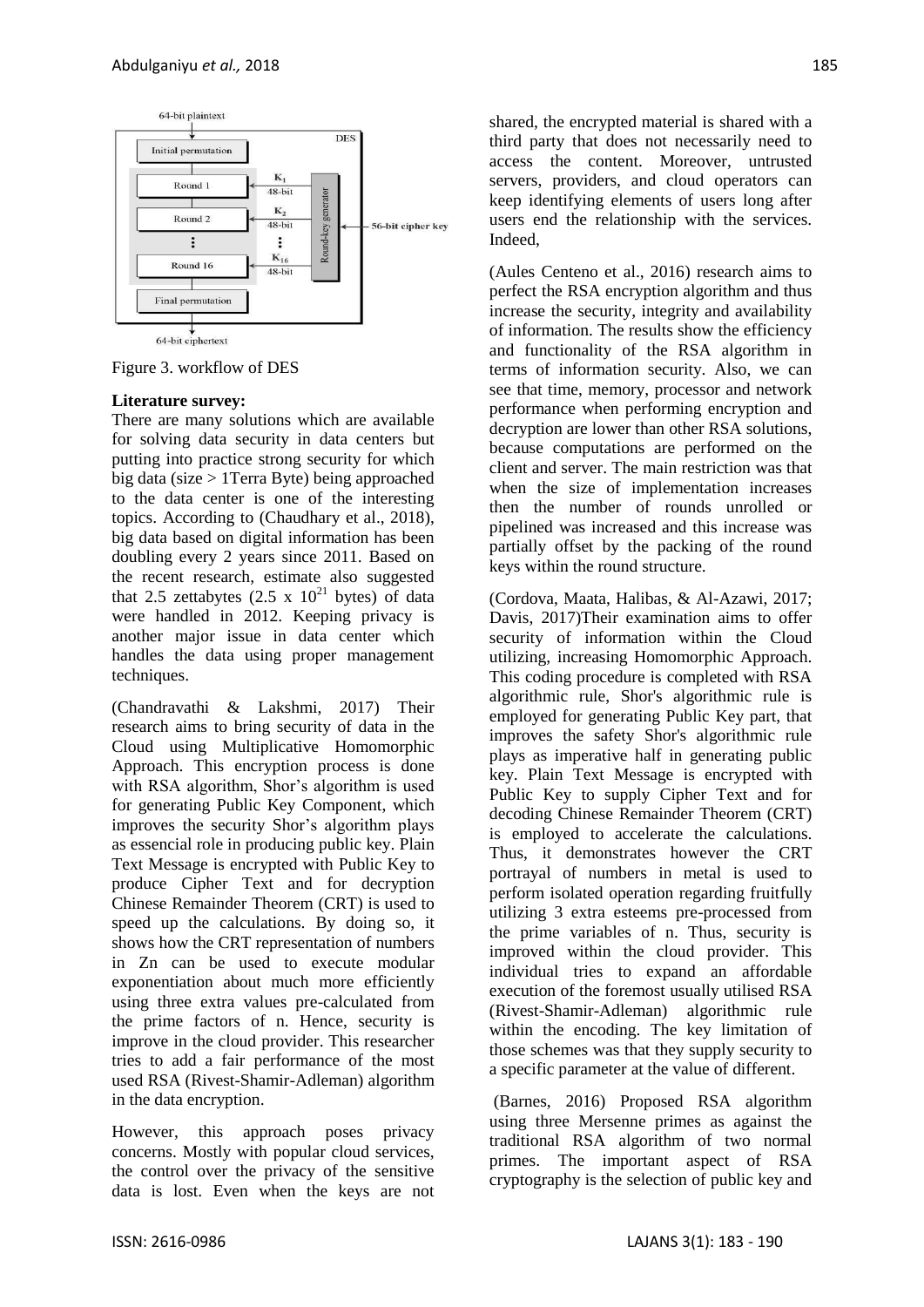generation of private key. Public key can be generated randomly. The security of RSA is based on the hope that the encryption function is one way and so it is computationally infeasible for an intruder to decrypt a cipher text. Mersenne primes are used to enhance the security. The strength of large prime number is dependent on three factors, p, q, and r. It is deemed to be difficult to break the large number into three. The limitation of their research is the use of Mersenne primes numbers, which means only selected prime numbers can be used. In their result the algorithm is generated using only small numbers, and proposed algorithm were never verify using any mathematical tools like MATLAB.

Another approach was proposed for combining symmetric and public key methods in [\(Cordova et al., 2017\)](#page-6-7) research on implementation of multi-level encryption using the Data Encryption Standard (DES) and a modified version of the RSA Algorithm, the multi-prime RSA. In Her research multi-level RSA and DES overcome the disadvantage of using DES encrypting key. The cryptography tools used are RSA, DES and Random Number Generator. This technique is more profound on small amount of data like passwords.

## **Problem Description**

Most companies store business and individual information over the Internet or cloud computing. Much of the information stored is highly confidential and not for knowing publicly. Data encryption is most traditional technique that secure highly confidential information by using some conventional algorithm, which already exist or prewritten. Most powerful part of encryption technique is key generation, which has two parts, one is symmetric key generation and another is asymmetric key generation. Nowadays hackers are easily capable to break the key with the help of modern high computing machines. Current need is strongly modifying encrypted data which cannot be decrypt through cryptanalysis.

We have concluded after literature study that the best method to provide security to data is to use symmetric DES and Expand asymmetric RSA algorithms on the data at same time. We used DES to encrypt our data, then the private key is being encrypted by using our expanded RSA algorithm for more data security. The reason behind using DES symmetric algorithm is that it takes less amount of time in cryptographic operations compared to asymmetric algorithm. Our research target on how to expand the prime number of RSA algorithm so to make it difficult in predicting the prime factor. We also changed the public key of RSA before sending the modification to the receiver

#### **PROPOSED METHOD**

Extended-prime RSA is a variation of RSA in which the modulus is the result of in excess of two particular primes. The upside of Extended-prime RSA over standard RSA lies with the expansion of numbers of prime, this will strengthen the security process (Liu, Tang, [Liu, Zhang, & Ma, 2018\)](#page-6-10). The encryption procedure is also modified to strengthen the standard of RSA.

We start by showing a streamlined variant Extended-prime RSA. For any whole number r≥2, r - prime RSA comprises of the accompanying seven algorithms:

#### *Method of generating Key in Proposed Scheme:*

Phase 1: Let F,G,H,I represents a large prime number

Phase 2: The product n=F\*G\*H\*I and phi (n)  $=$  (f-1) (g-1) (h-1) (i-1).

Stage 3: Select e with a definitive target that  $(e, phi(n))$  are overall co-prime.

Stage 4: Pick out two whole figure j and k to such an extent, to the point  $j=ke^2$ .

Stage 5 Solve  $e=$  sqr( $i/k$ )

Stage 6: Find d by utilizing the recipe  $e^*d = 1$  $mod (phi(n)).$ 

## *Encryption for Proposed Scheme:*

To scamper the substance M step are as per the going with:

Stage 1: Suppose the sender wish to send some text message to someone whose public key is (n, e). The sender then represents (n, e) with  $(n, j), (n, k)$ 

Stage 2 Represent the plaintext message as a positive message as a positive integer.

Stage 3: Calculates the cipher text:  $C=M<sup>e</sup>$  mod (n)

Stage 4: Send the cipher text to the receiver.  $C= M^{(j/k)1/2}$  mod n

Stage 5 Send the cipher text to the receiver.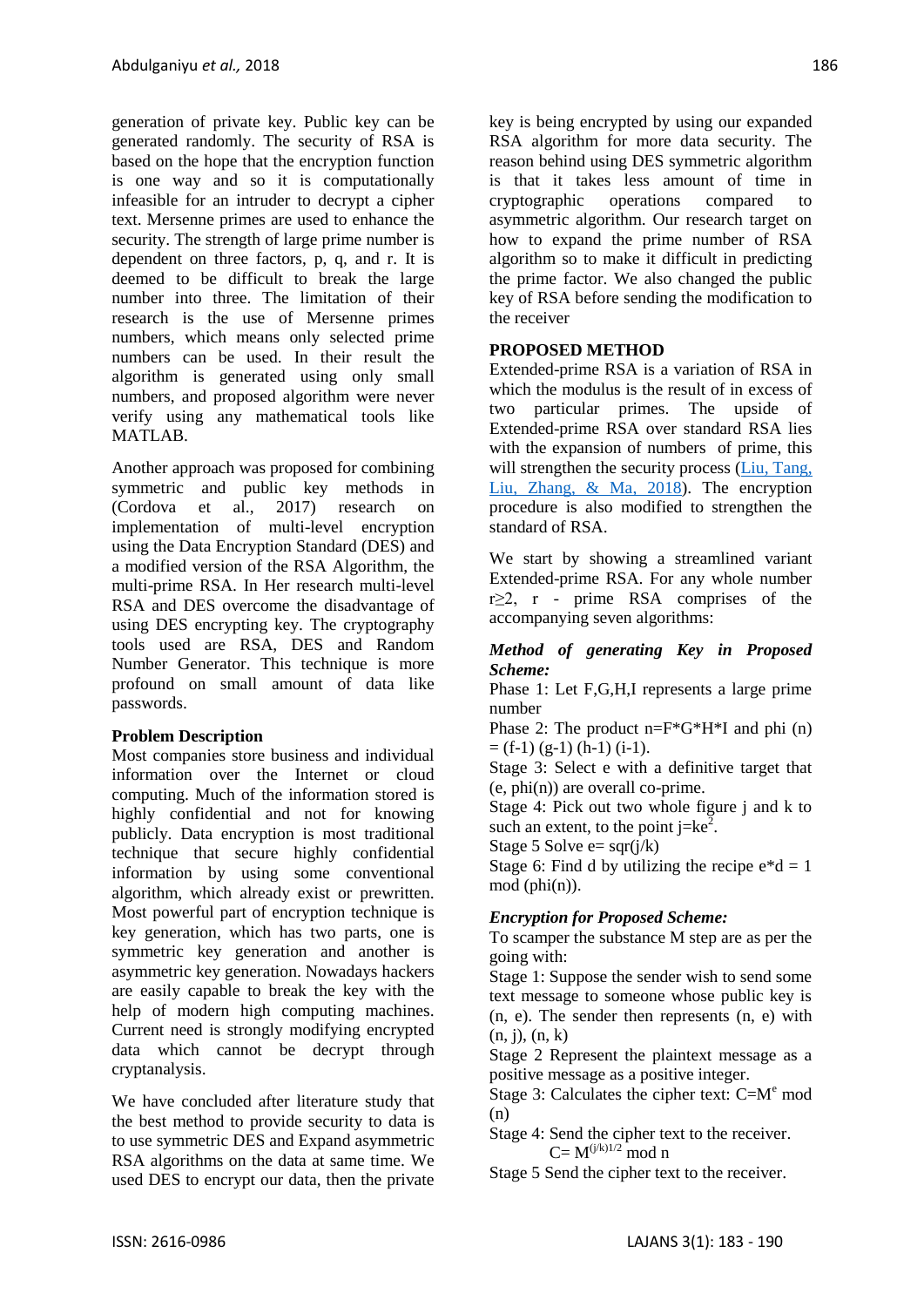## *Decryption for Proposed Scheme:*

Recipient does the following:

Stage 1 Use the private key (n, d) to compute calculate plaintext:

 $M = C<sup>d</sup>$  mod (n)

Stage 2: Extract the plaintext from the message representative M.

#### **WORKING EXAMPLE**

Here small prime numbers are used for convenience; Let the plaintext: 2530

#### **Key Generation:**

Generate three large prime numbers:  $f = 101$ ,  $g = 103$ ,  $h = 107$ ,  $i = 109$ 

- (1) Calculation of parameters:  $N = f x g x h x$  $i = 101 \times 103 \times 107 \times 109 = 121, 330, 189$
- (2) phi(n),  $\emptyset$  (N) = (f-1) (g-1) (h-1) (i-1)
	- $100 \times 102 \times 106 \times 108 = 116, 769, 600$
- (3) Gcd(e,phi(n))=1 public key e=  $140$
- (4) Choose two integers j and k such that  $\{ \text{sqr}(j/k)=e \}$ a.
- (5) The public key pairs are: {j, n}: {1176000, 121, 330, 189} {k, n}: {60, 121, 330, 189}
- (6) private key d=  $47762873$

#### **Encryption:**

- (1) Selecting the random integer "a" such as: GCD(a, 1337243153) = 1  $a=202$
- (2) Cipher texts: [C1= 106310778] [C2= 707324781]

#### **Decryption for Proposed Scheme:**

140d (mod 116, 769, 600) = 1 834, 068.5714  $0.5714284 \approx 1$ 66, 725, 477.37  $\approx 66, 725, 477$ 



Fig. 1. Comparison of Encryption Time



Fig. 2. Comparison of Decryption Time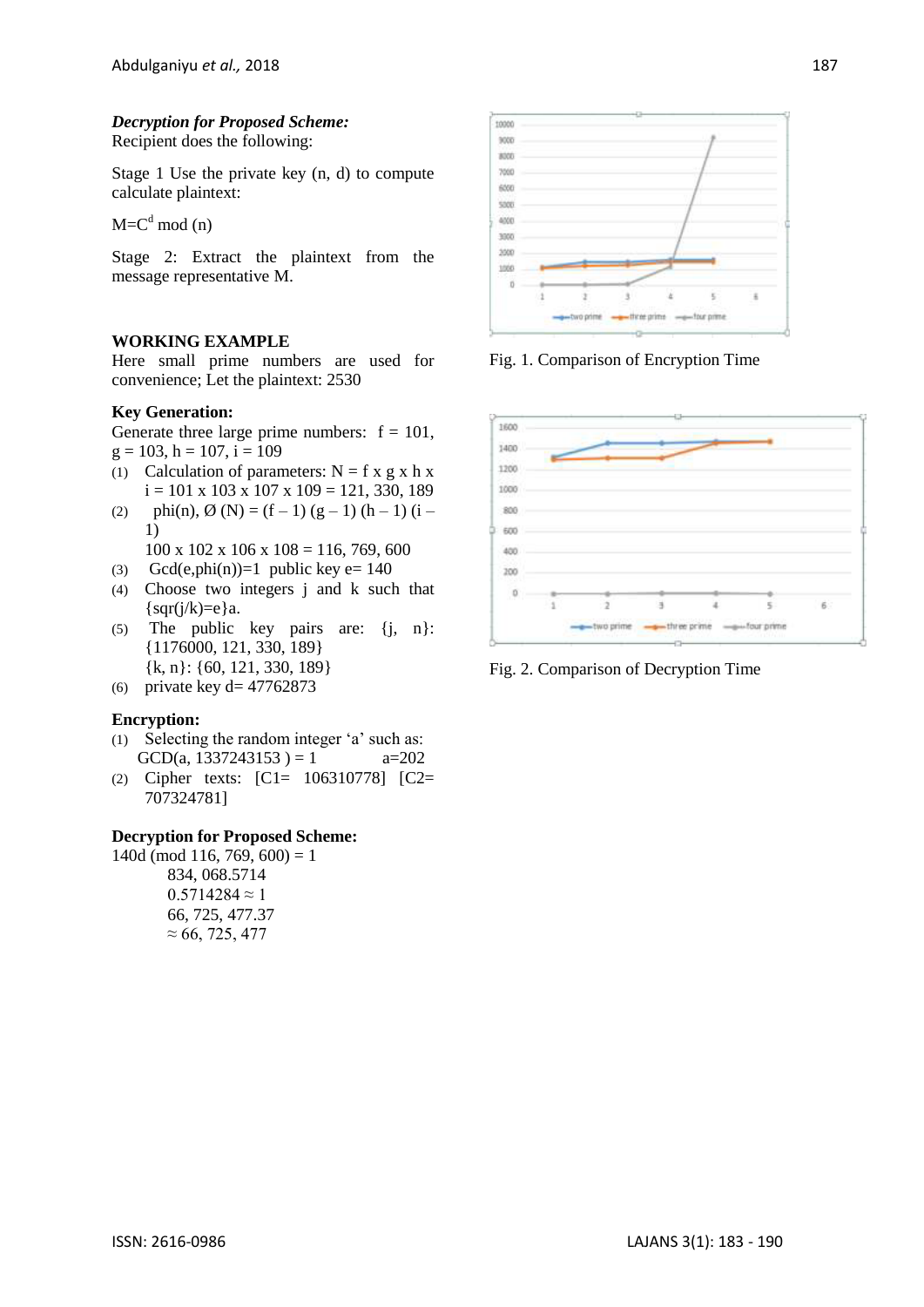| <b>PRIME 1</b> | <b>PRIME 2</b> | PRIME 3 | <b>PRIME 4</b> | N          | Phi $(N)$  | <b>Public</b><br><b>Key</b><br>e | <b>Public Key</b><br>d | <b>Eneryption</b><br>Time (ms) | <b>Deeryption</b><br>Time (ms) |
|----------------|----------------|---------|----------------|------------|------------|----------------------------------|------------------------|--------------------------------|--------------------------------|
|                |                |         |                |            |            |                                  |                        |                                |                                |
| 53             | 59             | 51      | 67             | 12780049   | 11943360   | 49                               | 2437421                | 1534                           | 1882                           |
|                |                |         |                |            |            |                                  |                        |                                |                                |
| 101            | 103            | 107     | 109            | 121330189  | 116769600  | 140                              | 66725477               | 1711                           | 1231                           |
|                |                |         |                |            |            |                                  |                        |                                |                                |
| 151            | 157            | 163     | 167            | 645328247  | 629272800  | 178                              | 282819109              | 1177                           | 2112                           |
|                |                |         |                |            |            |                                  |                        |                                |                                |
| 199            | 211            | 223     | 227            | 2125525169 | 2086151760 | 563                              | 1111918888             | 1172                           | 69743                          |
|                |                |         |                |            |            |                                  |                        |                                |                                |
| 263            | 269            | 271     | 277            | 5310765049 | 5232496320 | 850                              | 123115406              | 9238                           | 114248                         |

TABLE 1: Encryption and Decryption Using Four Prime Numbers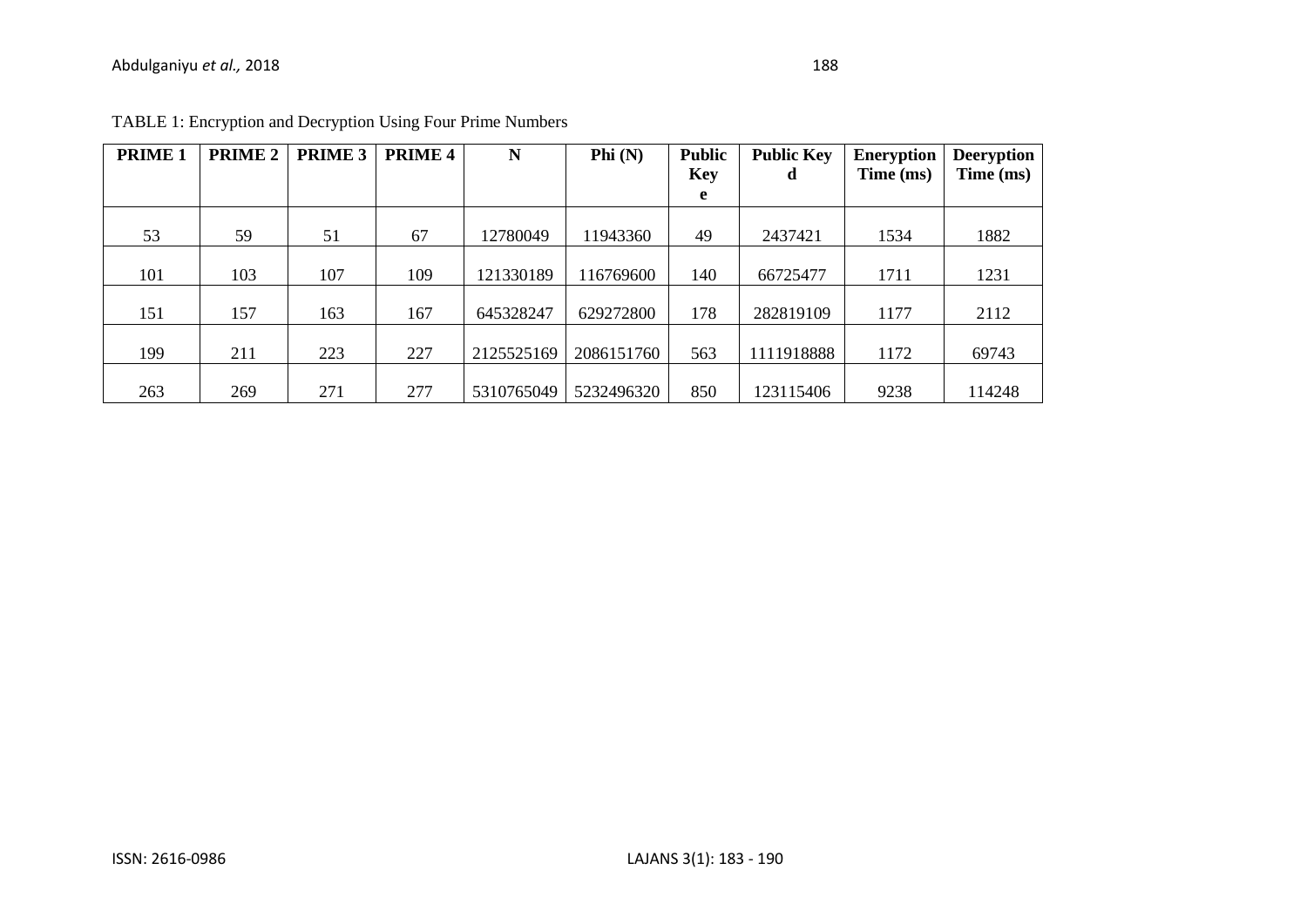#### **RESULTS AND DISCUSSION**

While using the above stated methodology, we came across various advantages of using the Expanded RSA along with DES cryptosystem which is an advancement over simple RSA. The data is encrypted using Expanded RSA, and DES cryptosystem, so data is successfully and securely stored on cloud. Proposed system is highly efficient against malicious data it provide high security and higher execution time. Hybrid encryption RSA along with Advanced Encryption Standard or DES has ensured efficiency, consistency and trustworthiness in cloud servers. During communication along with its application in cloud computing and to improve the security of cipher text or encrypted data in cloud servers along with reducing the consumption of time, cost and memory size during encryption and decryption. Hybrid encryption algorithm along with DES which is an improvement over simple RSA we can conclude that as the exponent size increases beyond 1024 bits, there is a significant difference between Original RSA and the proposed algorithm. However, it is efficient in terms of Brute Force attack, Timing Attack as well as Mathematical attacks.

#### **REFERENCES**

- <span id="page-6-1"></span>Akash Kumar Mandal, C. P. a. M., & Tiwari, A. (2012). Performance Evaluation of Cryptographic Algorithms: DES and AES. *IEEE Students' Conference on Electrical, Electronics and Computer Science*, 1-5.
- <span id="page-6-4"></span>Aules Centeno, H. M., Meneses, F., Fuertes, W., Sancho, J., Salvador, S., Flores, D., .. . Nuela, D. (2016). RSA encryption algorithm optimization to improve performance and security level of network messages.

<span id="page-6-9"></span>Barnes, J. (2016). *Nice numbers*: Springer.

- <span id="page-6-6"></span>Chandravathi, D., & Lakshmi, P. (2017). Advanced Homomorphic Encryption for Cloud Data Security. *JOIV: International Journal on Informatics Visualization, 1*(1), 1-4.
- <span id="page-6-5"></span>Chaudhary, R., Jindal, A., Aujla, G. S., Kumar, N., Das, A. K., & Saxena, N.

(2018). LSCSH: Lattice-Based Secure Cryptosystem for Smart Healthcare in Smart Cities Environment. *IEEE Communications Magazine*, 25.

- <span id="page-6-0"></span>Chaudhury, P., Dhang, S., Roy, M., Deb, S., Saha, J., Mallik, A., . . . Kumar, S. (2017). *ACAFP: Asymmetric key based cryptographic algorithm using four prime numbers to secure message communication. A review on RSA algorithm.* Paper presented at the Industrial Automation and Electromechanical Engineering Conference (IEMECON), 2017 8th Annual.
- <span id="page-6-7"></span>Cordova, R. S., Maata, R. L. R., Halibas, A. S., & Al-Azawi, R. (2017). *Comparative analysis on the performance of selected security algorithms in cloud computing.* Paper presented at the Electrical and Computing Technologies and Applications (ICECTA), 2017 International Conference on.
- <span id="page-6-8"></span>Davis, V. A. (2017). *Internet security for mobile computing.*
- <span id="page-6-3"></span>Dixit, P., Gupta, A. K., Trivedi, M. C., & Yadav, V. K. (2018). Traditional and Hybrid Encryption Techniques: A Survey *Networking Communication and Data Knowledge Engineering* (pp. 239-248): Springer.
- <span id="page-6-2"></span>Kamardan, M. G., Aminudin, N., Che-Him, N., Sufahani, S., Khalid, K., & Roslan, R. (2018). *Modified Multi Prime RSA Cryptosystem.* Paper presented at the Journal of Physics: Conference Series.
- <span id="page-6-10"></span>Liu, Y., Tang, S., Liu, R., Zhang, L., & Ma, Z. (2018). Secure and robust digital image watermarking scheme using logistic and RSA encryption. *Expert Systems with Applications, 97*, 95-105.
- Mathur, S., Gupta, D., Goar, V., & Choudhary, S. (2018). Implementation of Modified RSA Approach for Encrypting and Decrypting Text Using Multi-power and K-Nearest Neighbor Algorithm *Networking Communication and Data Knowledge Engineering* (pp. 229-237): Springer.